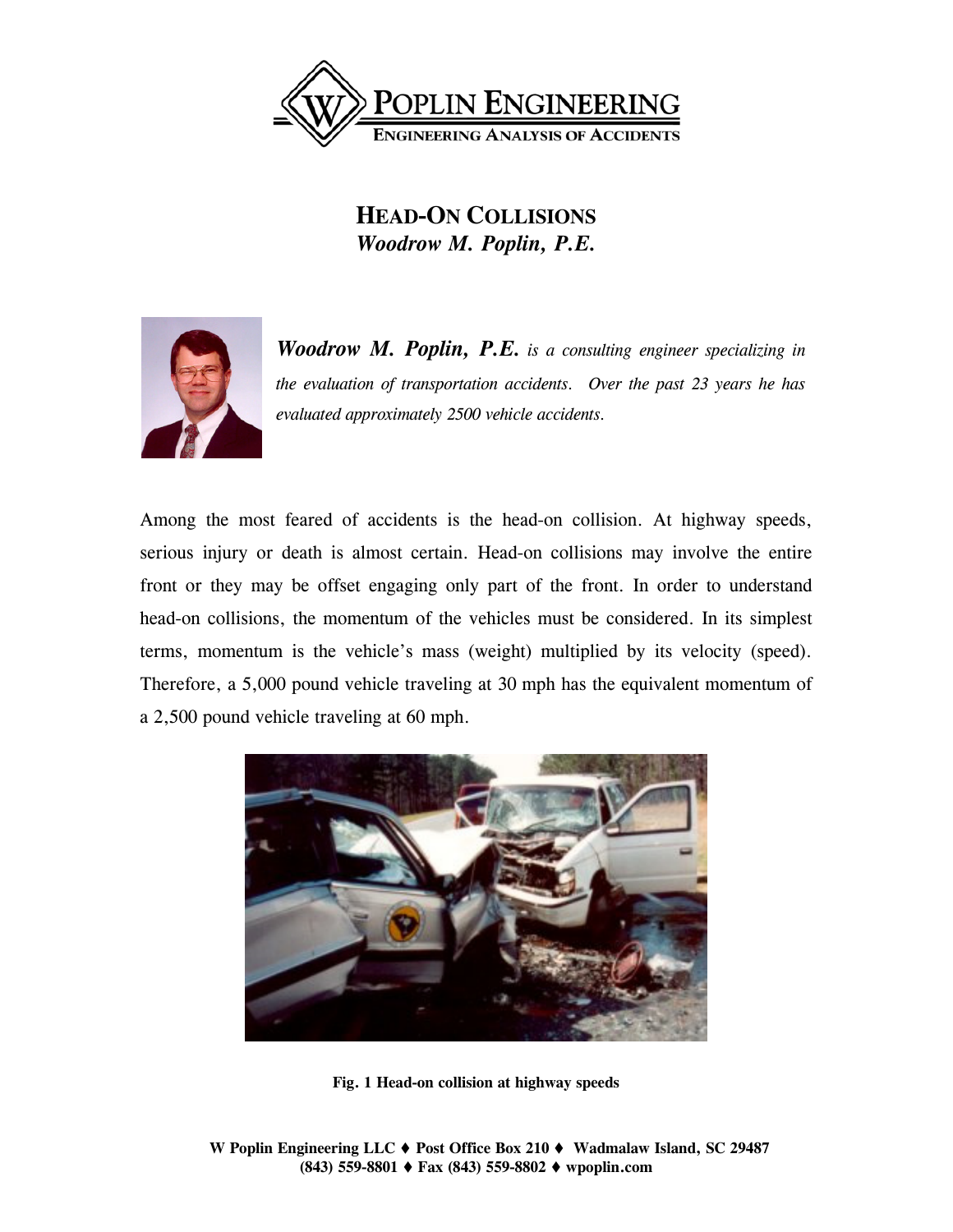In head-on collisions, it is important to identify the area of collision, the rotations of the vehicles, establish the paths of travel from impact to rest and evaluate why the collision occurred. When vehicles collide head-on, they either 1.) stop essentially where they collide or 2.) travel forward or backwards from impact or 3.) if the collision is offset or only involves part of the front of the vehicles, both may rotate and continue forward.

In most head-on collisions, one or both of the vehicles will have crossed the centerline. The area of impact can usually be identified from skidmark patterns, gouge patterns or the general mechanics of the accident. For example, consider the collision illustrated in Fig. 2. Vehicle A collides with similar weight vehicle B in an offset frontal collision, that is there is only partial overlap at the front. In this case, the collision forces are directed rearward on both vehicles, but the forces are offset toward the driver's side. This results in a counterclockwise rotation for both vehicles. They rotate around the area of collision and continue forward from impact (Fig. 3). This indicates that the vehicles had similar momentums. Had the momentum of one been significantly greater that the other, then rather than the impact point being roughly centered in the debris fields and the resting points of the vehicles, the collision point would be on the far end of the debris field.





Fig. 2 During the collision Fig. 3 Movement to rest